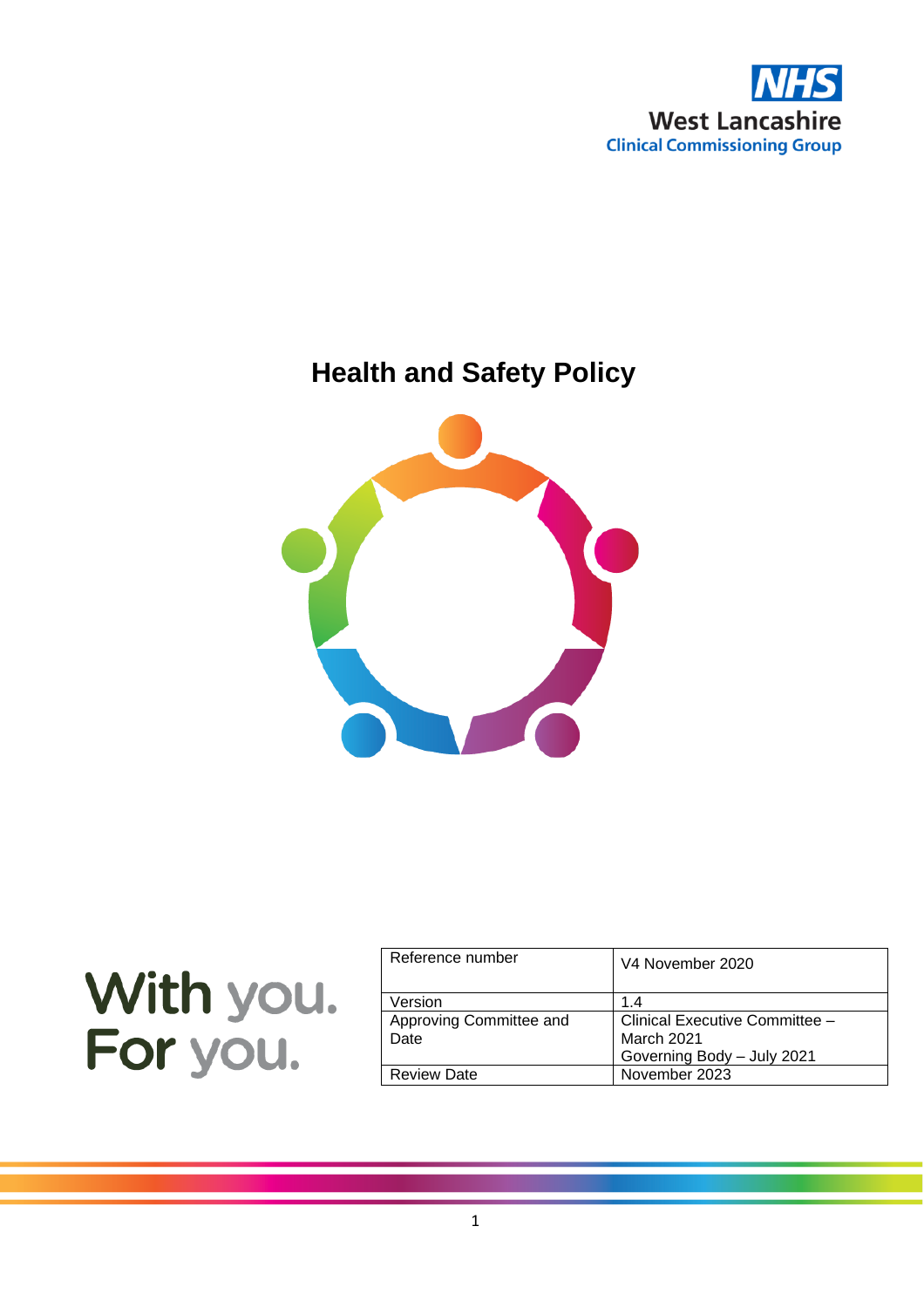#### **Contents**

| 1.0   | Introduction                                             | 3                |
|-------|----------------------------------------------------------|------------------|
| 2.0   | Scope                                                    | $\frac{3}{3}$    |
| 3.0   | Purpose                                                  |                  |
| 4.0   | <b>Strategic Context</b>                                 | 4                |
| 5.0   | Roles and Responsibilities                               | 4                |
| 5.1   | The CCG Governing Body                                   | 4                |
| 5.2   | The Chief Officer                                        | 4                |
| 5.3   | The Corporate Business Manager                           | 4                |
| 5.4   | <b>Executive and Senior Team</b>                         | 5                |
| 5.5   | Line managers                                            | 5                |
| 5.6   | Staff duties and responsibilities                        | 5                |
| 6.0   | <b>Health and Safety Consultation</b>                    | 6                |
| 7.0   | General Arrangements for Health and Safety               | 6                |
| 7.1   | <b>Risk assessments</b>                                  | 6                |
| 7.2   | The Workplace                                            | $\overline{7}$   |
| 7.3   | <b>Occupational Health</b>                               | $\overline{7}$   |
|       | 7.3.1 Alcohol and Drugs                                  | $\overline{7}$   |
|       | 7.3.2 Display Screen Equipment                           | $\overline{7}$   |
| 7.3.3 | Eyesight Tests                                           | $\overline{7}$   |
|       | 7.3.4 Work Related Stress                                | 8                |
|       | 7.3.5 Smoking                                            | 8                |
|       | 7.3.6 Working Time Regulations                           | 8                |
|       | 7.4 Security                                             | 8                |
|       | 7.4.1 Premises Security                                  | 8                |
|       | 7.4.2 Violence/ Bullying & Harassment                    | 9                |
|       | 7.4.3 Lone Working                                       | 9                |
|       | 7.5 Work Equipment                                       | 9                |
|       | 7.5.1 General                                            | $\boldsymbol{9}$ |
|       | 7.5.2 Portable Appliances and Electrical Safety          | 9                |
| 7.5.3 | <b>Building Maintenance</b>                              | 10               |
| 7.6   | Control of Substances Hazardous to Health                | 10               |
| 7.7   | First Aid, Incident and Accident Reporting               | 10               |
|       | 7.7.1 First Aid                                          | 10               |
|       | 7.7.2 Accident, Incident and Near Reporting              | 11               |
| 7.8   | <b>Fire Safety</b>                                       | 11               |
| 7.9   | <b>Other Emergency Evacuations</b>                       | 11               |
| 7.10  | <b>Manual Handling</b>                                   | 11               |
| 7.11  | New and Expectant Mothers                                | 12 <sub>2</sub>  |
| 7.12  | <b>Driving Vehicles</b>                                  | 12 <sub>2</sub>  |
| 7.13  | Training                                                 | 12 <sub>2</sub>  |
| 7.14  | Contractors                                              | 12 <sub>2</sub>  |
| 8.0   | <b>Equality Analysis Assessment</b>                      | 12 <sub>2</sub>  |
| 9.0   | References                                               | 13               |
|       |                                                          |                  |
|       | Appendix A General Statement of Health and Safety Policy | 14               |
|       | Appendix B Equality Analysis Checklist                   | 15<br>16         |
|       | Appendix C Incident Reporting Procedure                  |                  |

Appendix D Incident Reporting Form 16 and 16 and 16 and 16 and 16 and 16 and 16 and 16 and 16 and 16 and 16 and 16 and 16 and 16 and 16 and 16 and 16 and 16 and 16 and 16 and 16 and 16 and 16 and 16 and 16 and 16 and 16 an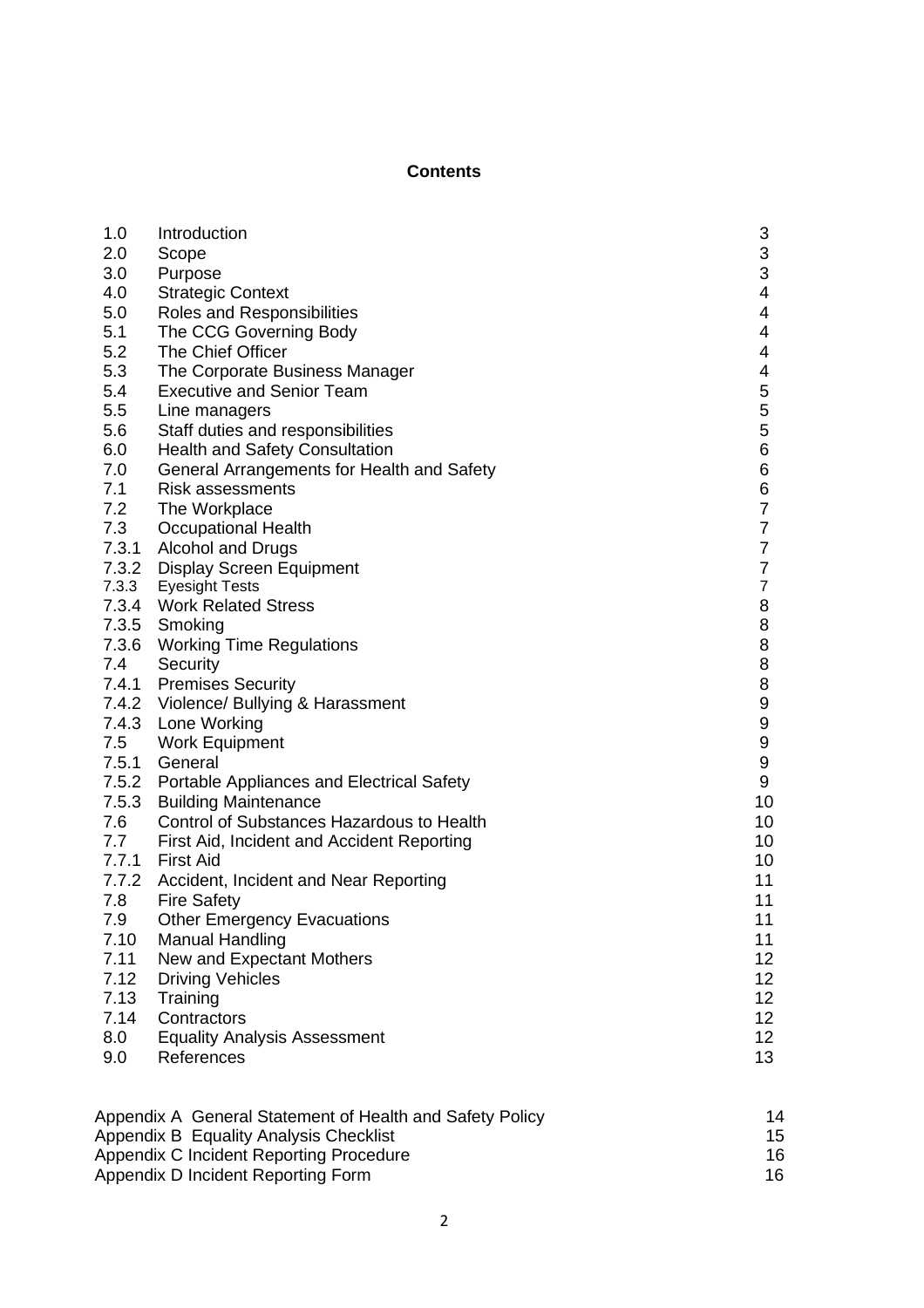#### **1. Introduction – Content revised**

NHS West Lancashire Clinical Commissioning Group (WLCCG) is fully committed to protecting the health, safety and welfare of its entire staff. The Governing Body of the Clinical Commissioning Group (CCG) will provide the leadership to ensure that exemplary Health and Safety practices are firmly embedded throughout the organisation to provide a secure and healthy environment in which to work.

The CCG will be kept informed and alert to Health and Safety issues and appoints the Chief Officer to co-ordinate matters of Health and Safety management. The Chief Officer has delegated this responsibility to the Chief Finance Officer. This role does not detract from the responsibilities of the Governing Body and other Executives for specific areas of Health and Safety management.

In compliance with Health and Safety legislation as it applies, this is a statement of the Health and Safety Policy of the CCG and the arrangements for its implementation. The policy itemises not only the duties of the CCG to protect the health, safety and welfare of its staff, but also the legal obligations that these acts place upon every member of staff whilst at work.

There is an obligation upon every line manager to ensure that staff are informed and instructed with regards to Health and Safety training, instruction and that such activities are properly recorded and records maintained.

As an employee of the CCG, you are to attend all required Health and Safety training relevant to you and to read this policy document and its arrangements carefully and raise any queries that you may have with your line manager.

#### **2. Scope**

This policy applies to all employees of the CCG including bank, locum and agency and sub-contracted staff. Managers at all levels are expected to take an active lead to ensure that Health and Safety and systems of internal control are of the highest standard and integral to the operation of the organisation.

The CCG will ensure that adequate resources are provided to meet legal Health and Safety standards and provide sufficient information, instruction and training to enable employees, independent contractors, bank, agency and locum staff to carry out their work safely.

#### **3. Purpose**

The purpose of this policy is to:

- ensure, as far as is reasonably practicable, the health, safety and welfare of CCG staff;
- ensure, as far as is reasonably practicable, the health, safety and welfare of other persons. for example contractors, visitors, general public who may be affected by CCG's activities including travelling on CCG business and at non NHS sites;
- satisfy the requirements of the relevant regulations as they apply, and any other associated, relevant regulations;
- To supplement and enhance associated, and appropriate internal policies.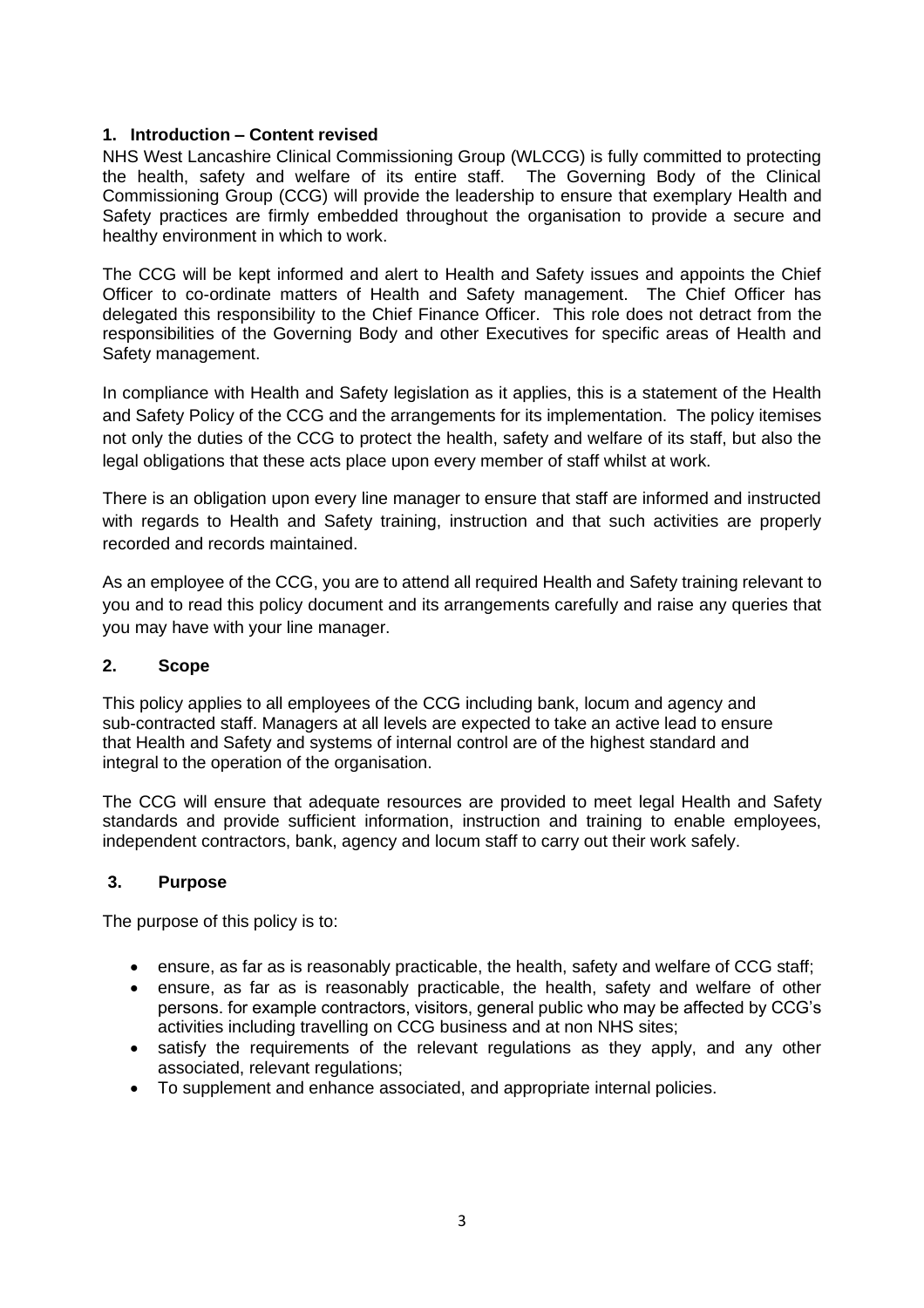## **4. Strategic context**

The CCG attaches great importance to the Health and Safety of its staff, and recognises its legal obligations under the Health and Safety at Work etc. Act 1974, to ensure the health, safety and welfare of its staff, so far as is reasonably practicable. The CCG also accepts such responsibility for other persons who may be affected by its activities whilst on any site.

The CCG aims to design and implement services, policies and measures that are fair and equitable. As part of its development, this policy and its impact on staff, service users and the public have been reviewed in line with CCG's Legal Equality Duties. The purpose of the assessment is to improve service delivery by minimising and if possible removing any disproportionate adverse impact on employees, service users and the public on the grounds of race, socially excluded groups, gender, disability, age, sexual orientation or religion/ belief.

#### **5. Roles and Responsibilities**

## **5.1. The CCG Governing Body**

The CCG Governing Body is responsible for the organisation's system for internal control, including Health and Safety management. The Chief Officer is designated with overall responsibility for ensuring the implementation of external assurances covering health and safety and reporting to the Governing Body. This function forms part of the role of the Chief Officer, who delegates some of these responsibilities to members of the senior Management team. The Governing Body ensures that Health and Safety Performance Indicators are set and monitored by the Quality Improvement Committee.

#### **5.2. The Chief Officer**

The Chief Officer has overall accountability and responsibility for all matters involving health, safety, welfare and fire appertaining to the CCG. It is also the responsibility of all Managers, to manage Health and Safety issues, within their functional areas. The Chief Officer also has responsibility for:

- Ensuring that adequate resources are available to implement the Health and Safety Policy;
- Ensuring that Health and Safety performance is regularly reviewed at Governing Body Level;
- Monitoring the effectiveness of the Health and Safety Policy;
- Ensuring that this policy is reviewed at least annually.

#### **5.3. The Corporate Business Manager**

The Corporate Business Manager has been nominated as the person responsible for the overall co–ordination and monitoring of the implementation of this policy in the CCG. Particular responsibilities include ensuring:

- Reviewing the implementation of the Health and Safety Policy;
- Demonstrating commitment to the promotion of Health and Safety within the CCG;
- Ensure sufficient resources are allocated to implement the Health and Safety Policy and procedures;
- Ensuring that mandatory training for all employees is provided and that adequate resources are available to meet those training needs.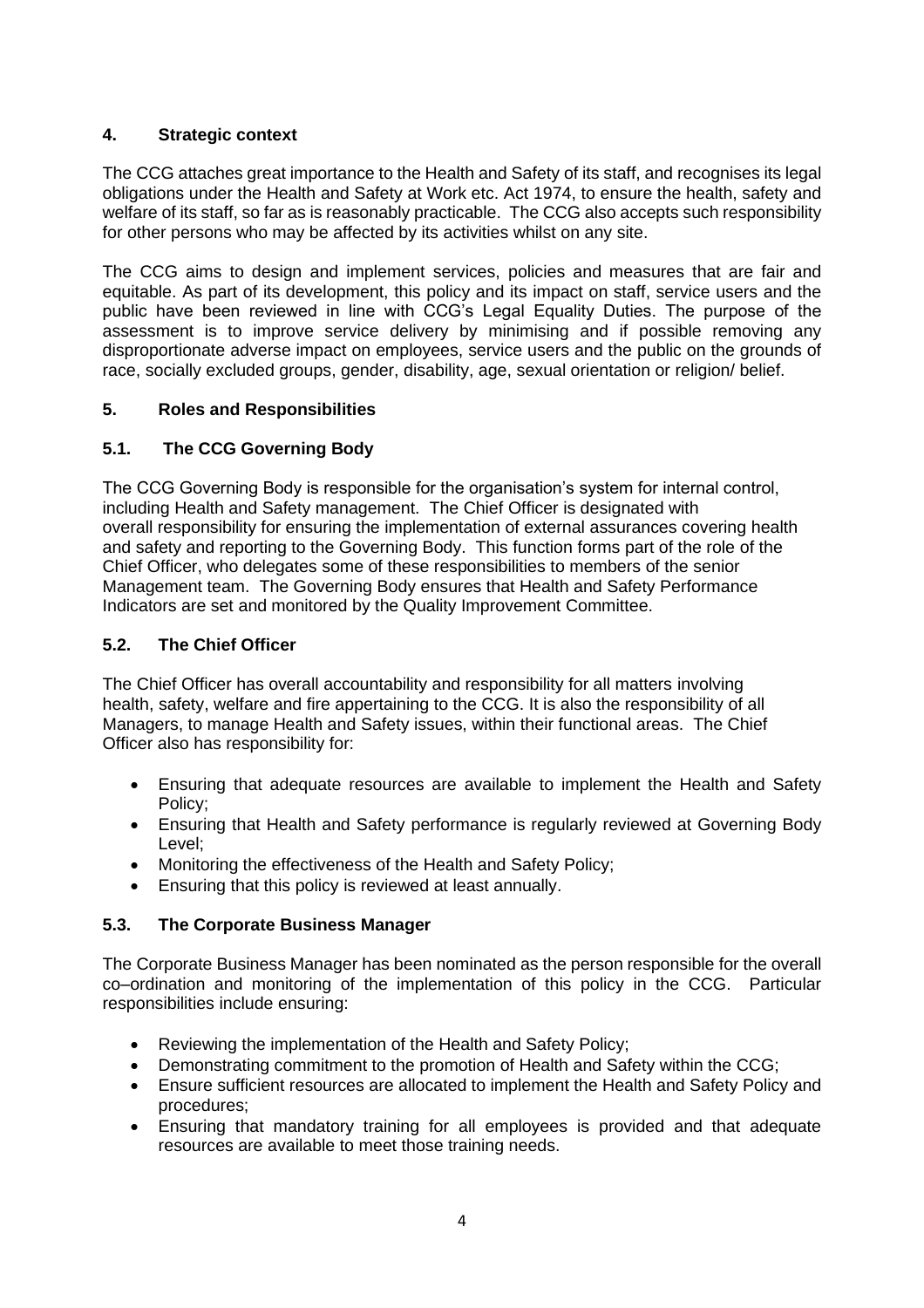## **5.4. Executive and Senior Team**

Executives and Senior Managers will support the Chief Officer and carry direct responsibility for the implementation of Health and Safety related policies within their areas of control. They will do all that is reasonably practicable to establish and maintain high standards of health, safety and welfare in their areas of control.

## **5.5 Line managers**

Line managers are responsible for ensuring their staff receive all necessary Health and Safety training, instruction and information and that, such activities are properly recorded and records maintained, and must:

- organise the department, section or workplace so that operations or work carried out is to a satisfactory standard of safety, resulting in minimal risk to people, equipment and materials;
- plan and maintain good housekeeping;
- make sure the control measures in place are at all times operable and not interfered with and that personal protective clothing, where appropriate, is available and is used;
- co-operate with safety advisors as necessary;
- review operating and work instructions and specific related hazards to staff transferred into the department and/or new staff;
- ensure all accidents are reported to the relevant person so that they may be recorded;
- ensure all staff are aware of Health and Safety procedures;
- and encourage the good behaviours required by staff by setting a good example with respect to Health and Safety.

#### **5.6 Staff duties and responsibilities**

All staff whilst at work have a legal duty to take reasonable care for the Health and Safety of themselves and others who may be affected by their acts or omissions. Staff must also cooperate fully with the arrangements made by management to meet its legal responsibilities for Health and Safety as in Section 7 of HASAWA 1974.

Staff have a responsibility for bringing to the immediate attention of their Manager any failings that could be detrimental to themselves and others, including visitors.

Specific responsibilities of staff are to:

- comply with local fire procedures;
- comply with local first aid procedures;
- not attempt to repair any item of electrical equipment (unless properly authorised to do so) but to report it to their Manager;
- not to bring personal mains electrical equipment into work;
- report to the CCG, any obstructions to any walkways, entrances and exit areas and avoid creating such obstacles;
- not to move any equipment for which they have not been trained, without first seeking the advice of an appropriately trained person;
- report any building and/or equipment defects and/or shortfalls in cleanliness to the local competent person;
- and set a good personal example with respect to Health and Safety.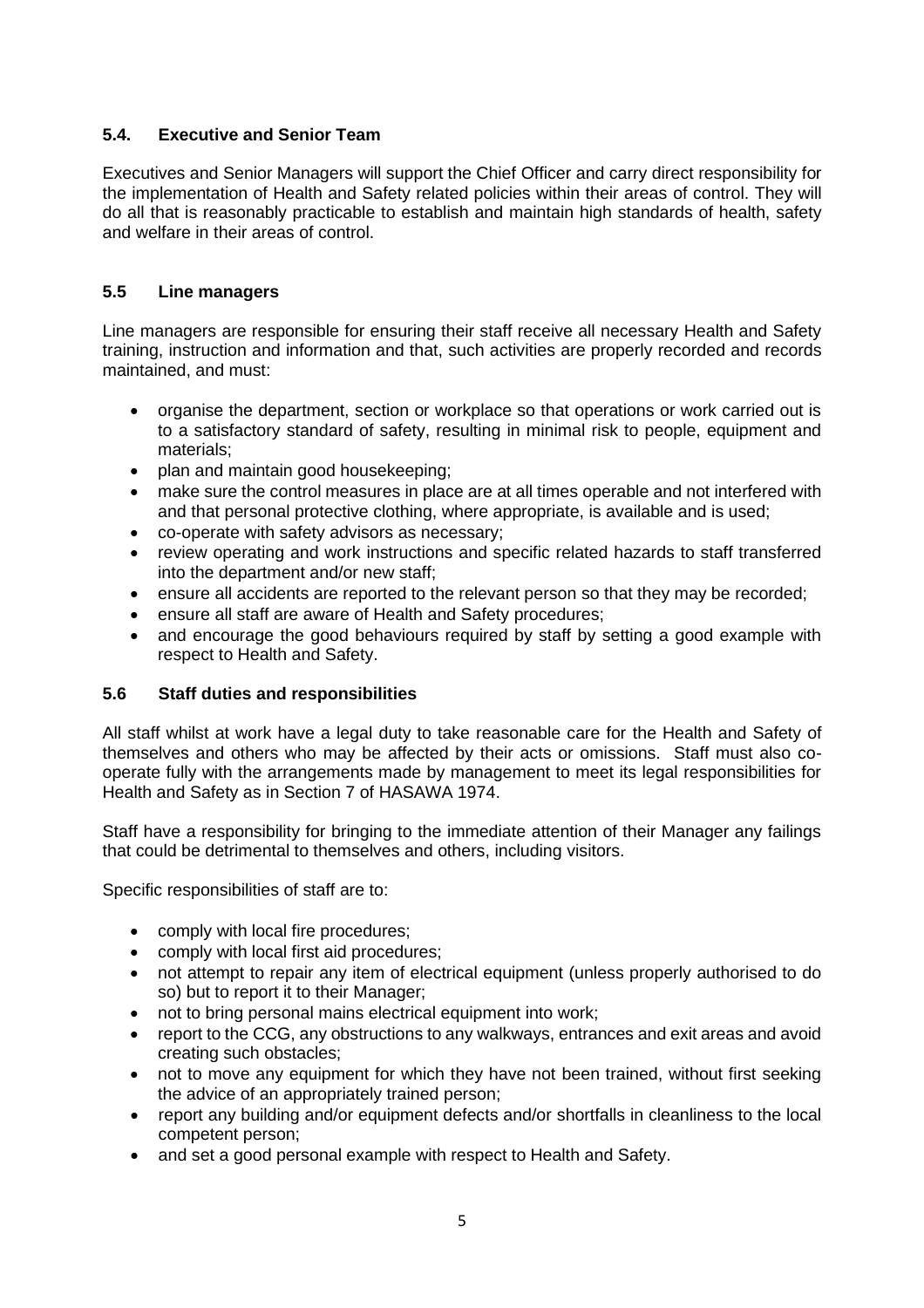## **6. Health and Safety Consultation**

If the policy is to be effective, it must secure the commitment of all CCG staff. This will be achieved by active employee involvement and participation in the arrangements for managing Health and Safety and by developing and maintaining awareness among employees at all levels. For this reason, Managers will consult their staff, involve them in developing Health and Safety arrangements, communicate information and provide relevant instruction and training.

## **7. General Arrangements for Health and Safety**

The CCG has the following policies and procedures in place in order to comply with the various specific statutory obligations or particular hazards, applicable to its work activities.

#### **7.1 Risk Assessments**

The management of Health and Safety at Work Regulations 1999 make more explicit the general duties placed on the CCG under the Health and Safety at Work etc. Act 1974. In order to meet with the regulatory requirements, the CCG will ensure:

- Risk assessments are carried out in order to evaluate and adequately control hazards, so to ensure the health, safety and welfare of employees, and others who may be affected by work activities of the CCG;
- Risk assessments are recorded in writing, on the appropriate form, in accordance with the CCG Integrated Risk Management Policy;
- Arrangements will be made for putting into practice the preventative and protective measures that follow from the risk assessment;
- Risk assessments will be regularly monitored and reviewed to ensure they remain 'live' documents. They will be updated in accordance with legislative requirements, Standards, Codes of Practice etc.;
- The outcomes of risk assessments will be readily available and communicated to staff. Staff will receive instructions and/or training associated with the level of risk identified and the control measures taken to prevent or control risks;

Safety training will be provided in safe systems of work and relevant training will be given to employees when:

- They commence employment with the CCG;
- Duties and tasks are allocated to them;
- They change job role or are given increased responsibility;
- There are changes in work methods/practice, equipment, legislation or guidance.

Full co–operation will be given where work areas are shared to ensure the exchange of necessary Health and Safety information. Joint consultation will be actively encouraged on all Health and Safety risk management issues.

The CCG is committed to providing a safe system of work and safe working environment. It will provide the means and methods for removing or minimising any risks associated with any hazardous activities, or hazardous environments.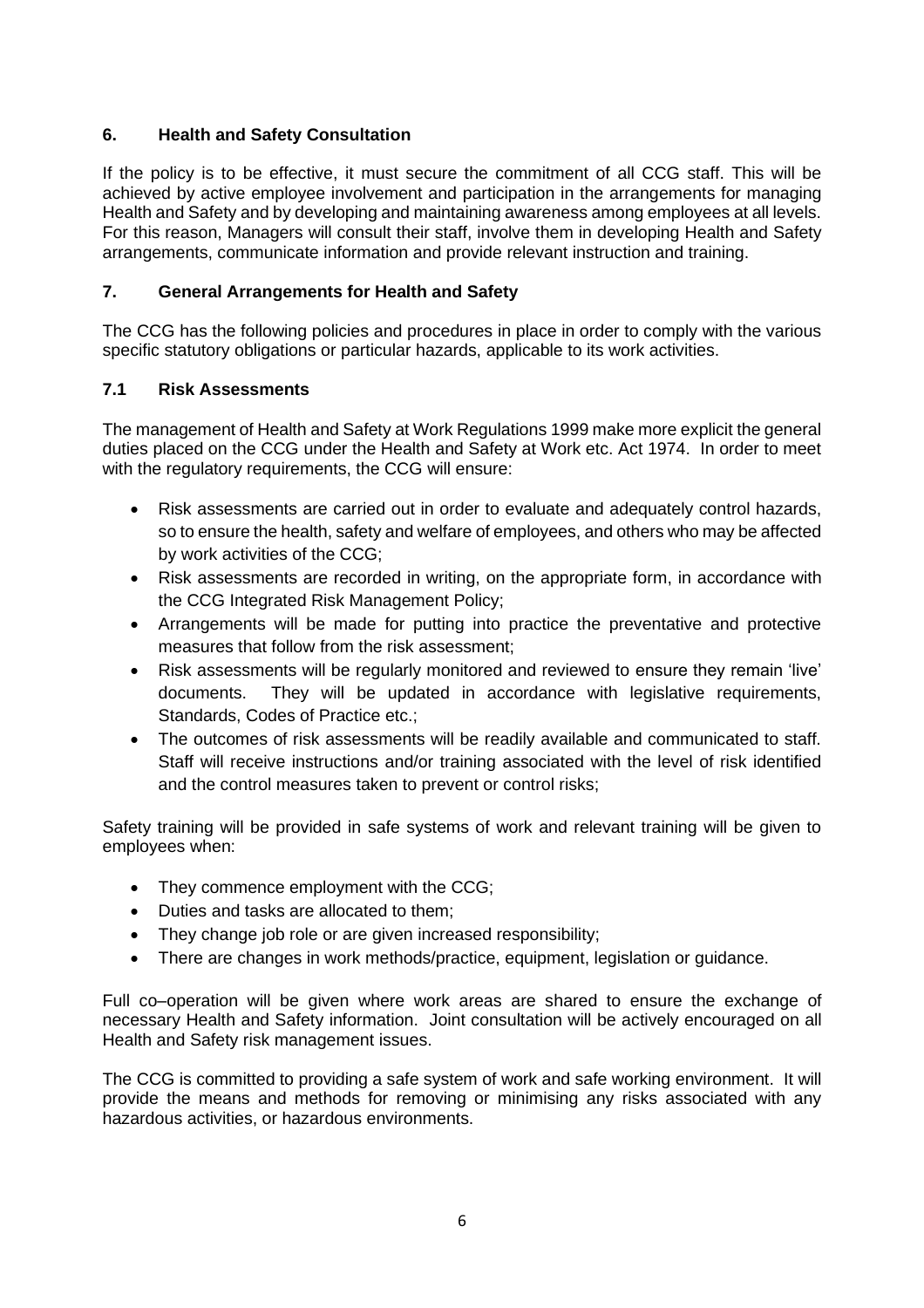## **7.2 The Workplace**

The CCG is committed to providing a safe and healthy working environment and this extends to the design, management and maintenance of the premises we occupy, or have responsibility for. The CCG will ensure that:

- Access to, and egress from the workplace remains safe, taking into account the condition of floors, walkways, and levels of lighting;
- Suitable and sufficient heating, ventilation and lighting is provided and maintained. Systems will be put into place to control other environmental factors including humidity and noise;
- Adequate welfare facilities are provided;
- Premises are inspected and kept in good repair and well maintained;
- Emergency procedures and business continuity plans are in place and communicated to all concerned.

#### **7.3 Occupational Health**

#### **7.3.1 Alcohol / Drugs**

The misuse of alcohol and drugs can lead to reduced productivity, taking time off work, serious ill health and accidents at work. Misuse of illegal drugs is a criminal offence.

Further guidance and information can be found in the [Substance Misuse Policy.](https://www.westlancashireccg.nhs.uk/wp-content/uploads/HR25-Substance-Misuse-Policy.pdf)

#### **7.3.2 Display Screen Equipment**

All staff who are dependent on the daily and prolonged use of Display Screen Equipment (DSE) are classed as "essential users", and the CCG will ensure that risk assessments are carried out annually (or whenever circumstances change) to identify any workstation hazards and risks that an essential user may be exposed to.

The three principal risks relate to:

- Musculoskeletal disorders (upper limb disorders);
- Visual Fatigue;
- Mental Fatigue.

Risk assessments will cover the whole working environment including IT equipment, workstations, work patterns, and lighting.

All essential users will be provided with suitable and sufficient training in how to correctly set up and maintain their workstation.

Further information and guidance can be found in the Display Screen Equipment Policy.

#### **7.3.3 Eyesight Tests**

Staff expected to use DSE as the main element of their day to day work should be encouraged to have an eye and eyesight test. Staff can apply for a free eye test with Vision Express by registering with the Health Service Discounts website [here](https://healthservicediscounts.com/), alternatively the CCG will reimburse for eye tests to the value of £25. It is recommended that staff have an eye test every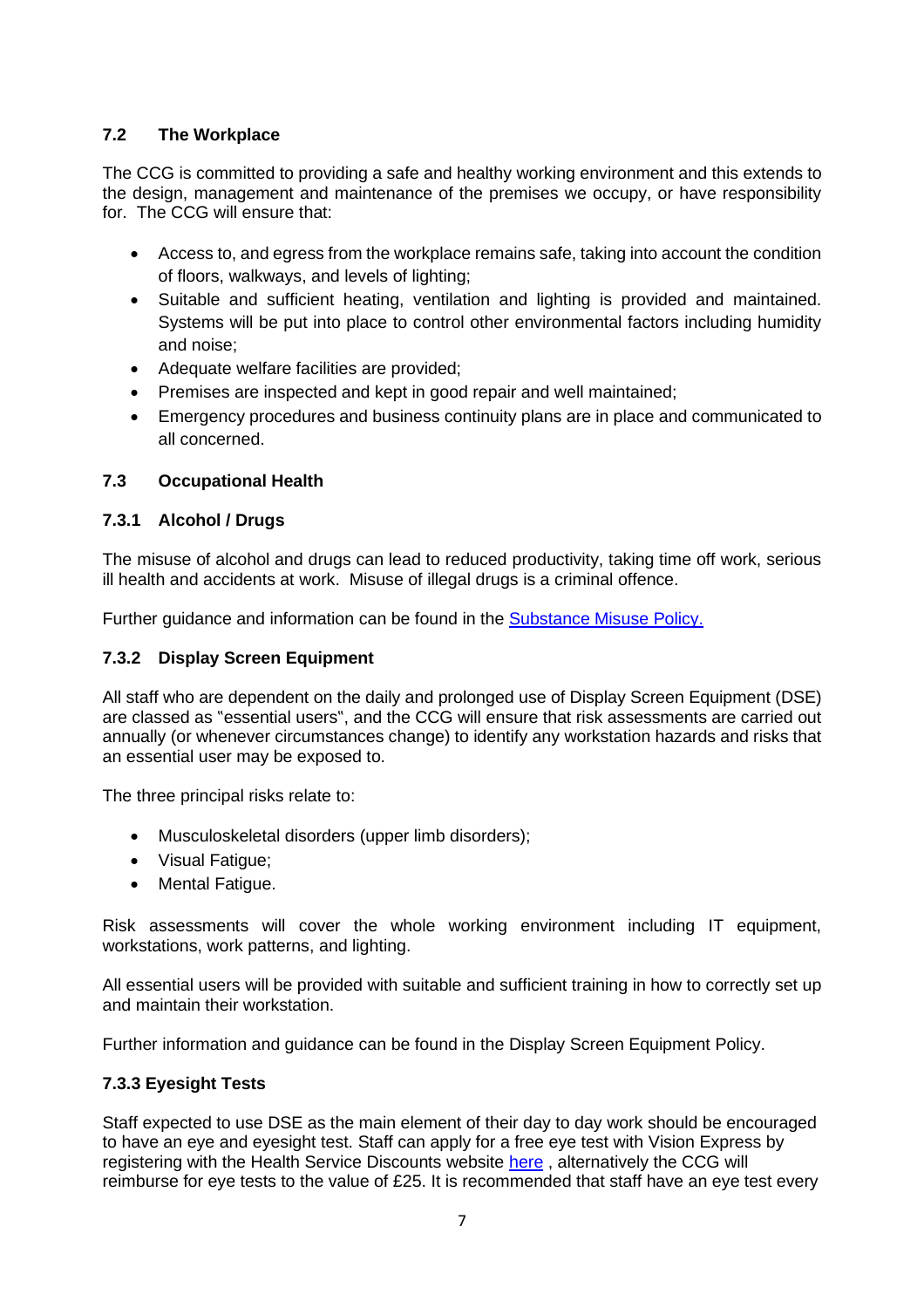two years unless advised by an Optometrist.

The CCG will contribute towards the costs involved up to £60, where the change of lenses or new glasses are required to correct vision defects at the viewing distances or distances used specifically for DSE work concerned. The CCG will ask the Optometrist to provide written confirmation of this fact and for the breakdown of the associated costs.

The CCG will cover the costs for spectacles from a standard range only. If an employee wishes to select a pair of more expensive glasses, they will be responsible for the difference in cost.

#### **7.3.4 Work Related Stress**

Stress is a natural response to excess pressure or demands. If managed correctly pressure can be a positive thing, however if the pressure is perceived as excessive, then this can lead to stress, which can be detrimental to health and productivity.

A person's ability to cope with stress will depend on their personality, perceptions, life skills, training, support, knowledge and past experiences. It follows, therefore, that a situation which is stressful to one person may not be stressful to another, and a situation which is stressful to you today, may not be so tomorrow.

Whilst being a difficult area to manage, the CCG has a duty to manage Stress, in line with all other Occupational Health and Safety issues.

Further guidance and information can be found in the Mental Wellbeing and Resilience Policy.

#### **7.3.5 Smoking**

Secondhand smoke is both a public and workplace hazard. The CCG seek to guarantee the right of all to breathe air free of tobacco smoke and to comply with smoke – free legislation and all smoking is prohibited within all CCG premises.

All CCG employees are prohibited from smoking in any vehicle that is used for on or for CCG business.

Adequate signage will be displayed to inform employees and visitors of the smoke – free status of the CCG.

#### **7.3.6 Working Time Regulations**

Mangers must ensure that they and their staff are aware of the limits on working time and entitlements provided for in the Working Time Regulations 1998 (as amended). HR can advise further and the link below gives HSE guidance on the issue.

http://www.hse.gov.uk/contact/fags/workingtimedirective.htm

#### **7.4 Security**

#### **7.4.1 Premises security**

Appropriate security measures will be in place at each CCG site and these will be actively monitored and reviewed to ensure the safety of staff, visitors, equipment and plant.

Arrangements will be made for the provision of key holders and suitable training and information will be provided where necessary. See the Security Management Policy.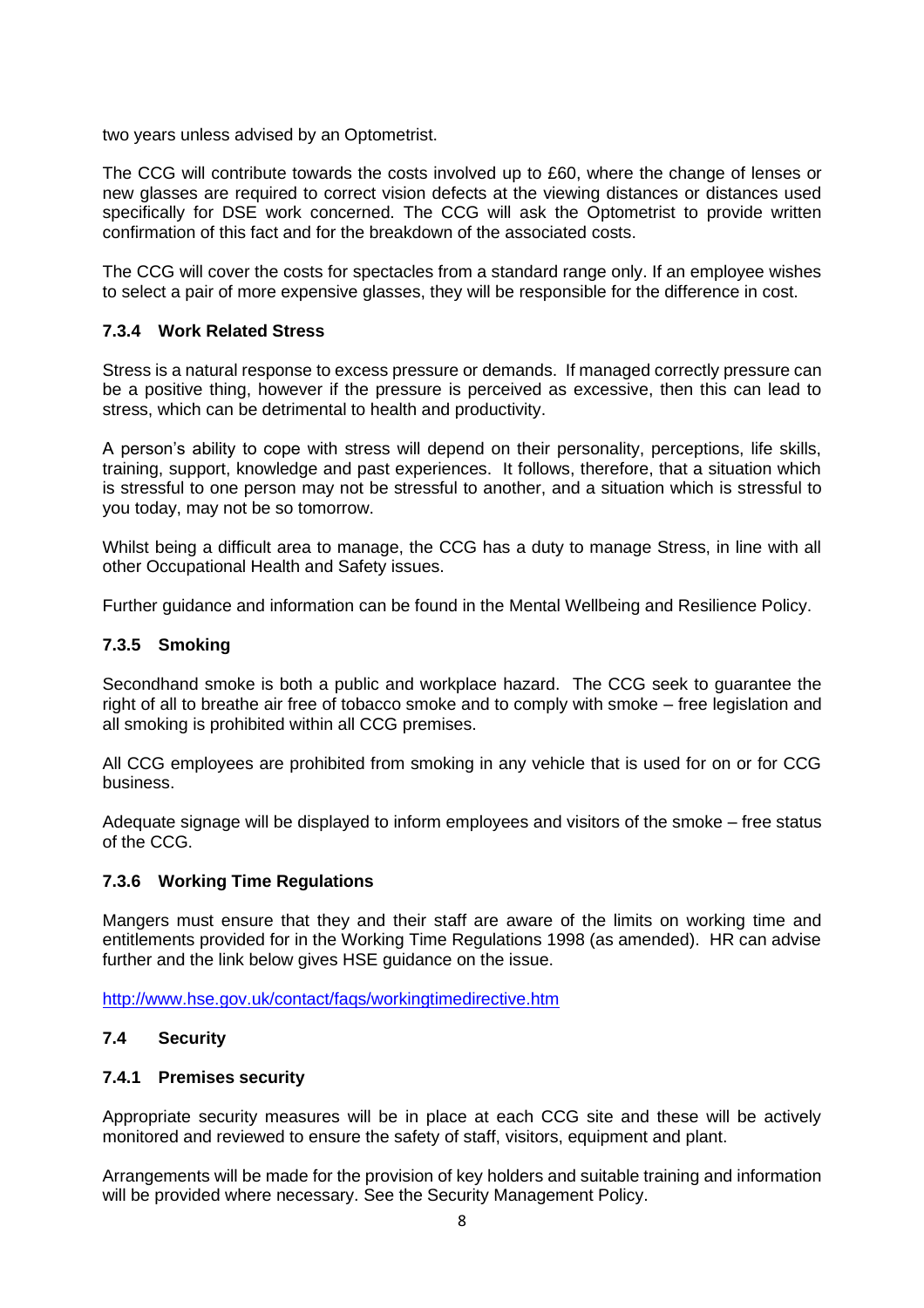## **7.4.2 Violence/Bullying and Harassment**

Everyone has a duty to behave in an acceptable and appropriate manner. Staff have a right to work in an environment that is properly safe and secure.

The CCG as an employer is under a legal obligation of a duty of care to provide both a safe place and safe system of work. Consequently, this issue is included in the Grievance policy. Any violence, bullying and/or harassment of CCG staff that is reported will be investigated in order to comply with this duty of care.

#### **7.4.3 Lone Working**

Many of the CCG's employees may find themselves as a Lone Worker at times. The CCG recognises the importance of these employees being afforded as safe a working environment as is reasonably practicable.

Lone workers, generally come into two categories:

- Staff who through flexible working arrangements start work earlier or finish work later than what is generally regarded as normal office working hours (0830 – 17.00hrs);
- Staff who travel between sites in order to attend meetings.

The CCG will ensure that Managers of lone workers carry out the following:

- Undertake a suitable and sufficient risk assessment of the hazards to which the lone worker may be exposed;
- Put control measures in place to reduce the risk, and;
- Monitor the effectiveness of the control measures applied.

#### **7.5 Work Equipment**

#### **7.5.1 General**

The CCG will maintain all work equipment in a safe working condition and ensure that the correct equipment is provided and used. Managers will ensure the correct equipment is used at all times, that it is properly maintained, and that no item of equipment is misused. Persons required to use the equipment will receive any necessary training, instruction and supervision.

The correct operating and safety instructions must be followed at all times. If an item of equipment is suspected of being defective, it should not be used until it has been thoroughly checked and approved for use by a competent person.

#### **7.5.2 Portable Appliances and Electrical Safety**

All portable electrical appliances will be tested in accordance with the requirements of current HSE guidance. All portable electrical equipment should be given a visual inspection for damage to the casing and wiring before being used.

The CCG will liaise with NHS Property Services to ensure that the fixed wired electrical installation system is tested in accordance with the Institute of Electrical Engineers (IEE) Wiring Regulations and / or Department of Health Technical publications. Testing and examination of the electrical installation will be the responsibility of the building landlord and they will need to provide the necessary assurances to the CCG Board.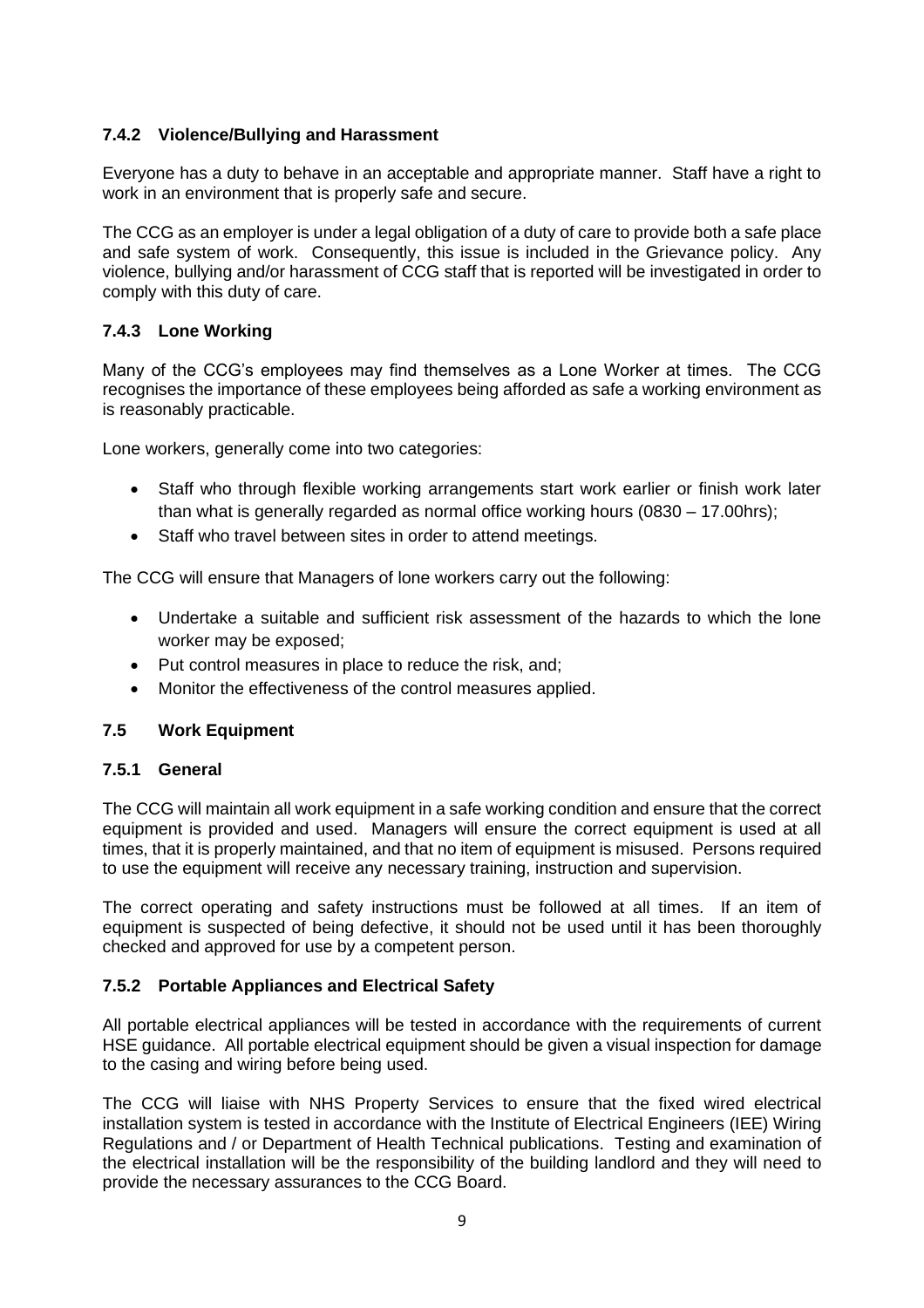Further guidance on portable appliances and Electrical Safety can be found in the Office/Workplace Safety procedure.

#### **7.5.3 Building maintenance**

The CCG will liaise with NHS Property Services to ensure planned preventative maintenance for all key building services such as air-conditioning, heating, hot and cold water supplies, lighting, cleaning, fire equipment and alarm systems, lifts and lifting equipment, security systems, sanitary facilities and general decoration is in place.

Service Level Agreements will be put in place for such maintenance and appropriate records will be kept of all maintenance, breakdowns and repairs.

Essential information for use in the event of emergency breakdowns will be available to all designated responsible persons at each site.

#### **7.6 Control of Substances Hazardous to Health (COSHH)**

The CCG is based in a low risk office environment with very few hazardous substances present.

Risk assessments will be undertaken to ensure staff do not become harmed in any way from exposure to hazardous substances in the workplace. Where elimination of that substance is not possible, a substitute will be found to lower the risks.

Any potentially hazardous substances identified will be suitably stored and labelled correctly. Appropriate information will be readily available relating to the natural characteristics of a particular substance, and suitable control measures and contingency plans will be in place to ensure appropriate action is taken in the event of an accident or injury.

Full training and information will be given to all staff that are required to handle such substances.

Protective personal equipment will be provided where appropriate, and a full review of substances will be carried out at regular intervals.

#### **7.7 First Aid, Incident and Accident Reporting**

#### **7.7.1 First Aid**

The CCG is based within a low risk office environment, however adequate first aid cover will be provided to minimise the consequence of injury or ill health in the workplace by treating minor injuries and where necessary giving help until professional assistance can be obtained. This will be achieved by:

- Carrying out assessments to determine the extent of first aid provisions required within the area or workplace for which they are responsible;
- Providing adequately stocked and accessible first aid boxes at identified locations;
- Providing appropriate training for employees so to assist them in gaining the relevant qualification to be either an Emergency First Aider or an Appointed Person.

It is acknowledged by the HSE that registered Doctors and Nurses who may not have attended a first aid course, if present at an accident / incident at work can act in an Emergency First Aider capacity. The CCG first aid kit is located in the Administration Team cupboard, main office area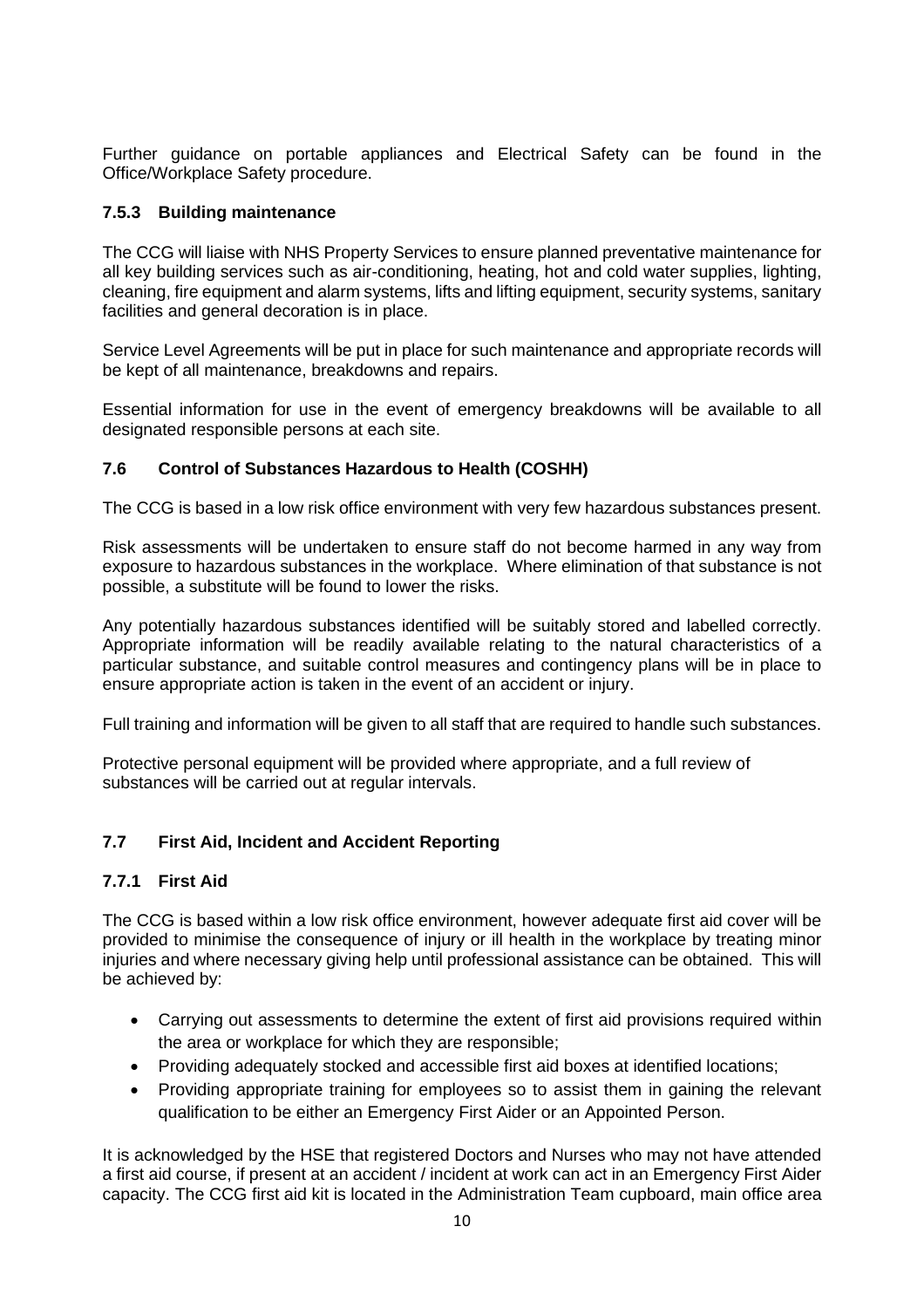and a list of all qualified First Aid trained staff is located on the notice boards.

#### **7.7.2 Accident, Incident and Near Reporting**

In the event of an accident, all staff will ensure that a detailed entry of the event is recorded in the CCG's accident book located in the Administration Team, main office area and also on the CCG's Accident, Incident and Near Miss form (See Appendix D) and will notify their line manager who will subsequently determine, in conjunction with the Midlands and Lancashire Commissioning Support Unit's Health and Safety Advisor, if notification is required under The Reporting of Injuries, Diseases and Dangerous Occurrences Regulations 2013 (RIDDOR).

For further guidance on reporting accidents, incidents and near misses refer to the Incident Reporting Procedure (See Appendix C) or contact the Corporate Business Manager / Midlands and Lancashire Commissioning Support Unit's Health and Safety Advisor.

#### **7.8 Fire Safety**

The CCG will ensure that all persons on site are able to proceed safely along a recognised escape route, to a place of safety regardless of the location of the fire.

A Fire Risk Assessment will be carried out by NHS Property Services to ensure that, as far as is reasonably practicable, all fire hazards and/or risks are eliminated.

Fire Wardens will be appointed at all the CCG controlled sites to assist with evacuation procedures.

Assembly points will be clearly identifiable and located in a suitable place away from any other dangers.

Staff will be fully informed and trained via evacuations in local evacuation procedures and will receive suitable refresher training as appropriate.

Further guidance and information can be found in the Fire Safety Policy.

#### **7.9 Other Emergency Evacuations**

Emergency evacuations prompted by bomb threats or other events will have the same essential principles for fire evacuation, although may not be signaled by an audible alarm, but via Fire Wardens as one or more escape routes could be impacted by any suspicious device or gas leak for example. Specific instructions will be issued to staff as the need arises.

Staff should read the appropriate evacuation process for any sites that they attend.

#### **7.10 Manual handling**

Risk assessments will be carried out for any task where there is a significant risk to a person who is required to move an object through pushing, pulling, carrying or lifting. The assessment will consider the load, the working environment and the physical capability of the individual. Such assessments will be readily available and will be shared amongst staff.

Training, supervision and information will be given to staff by competent people prior to manual handling work being carried out.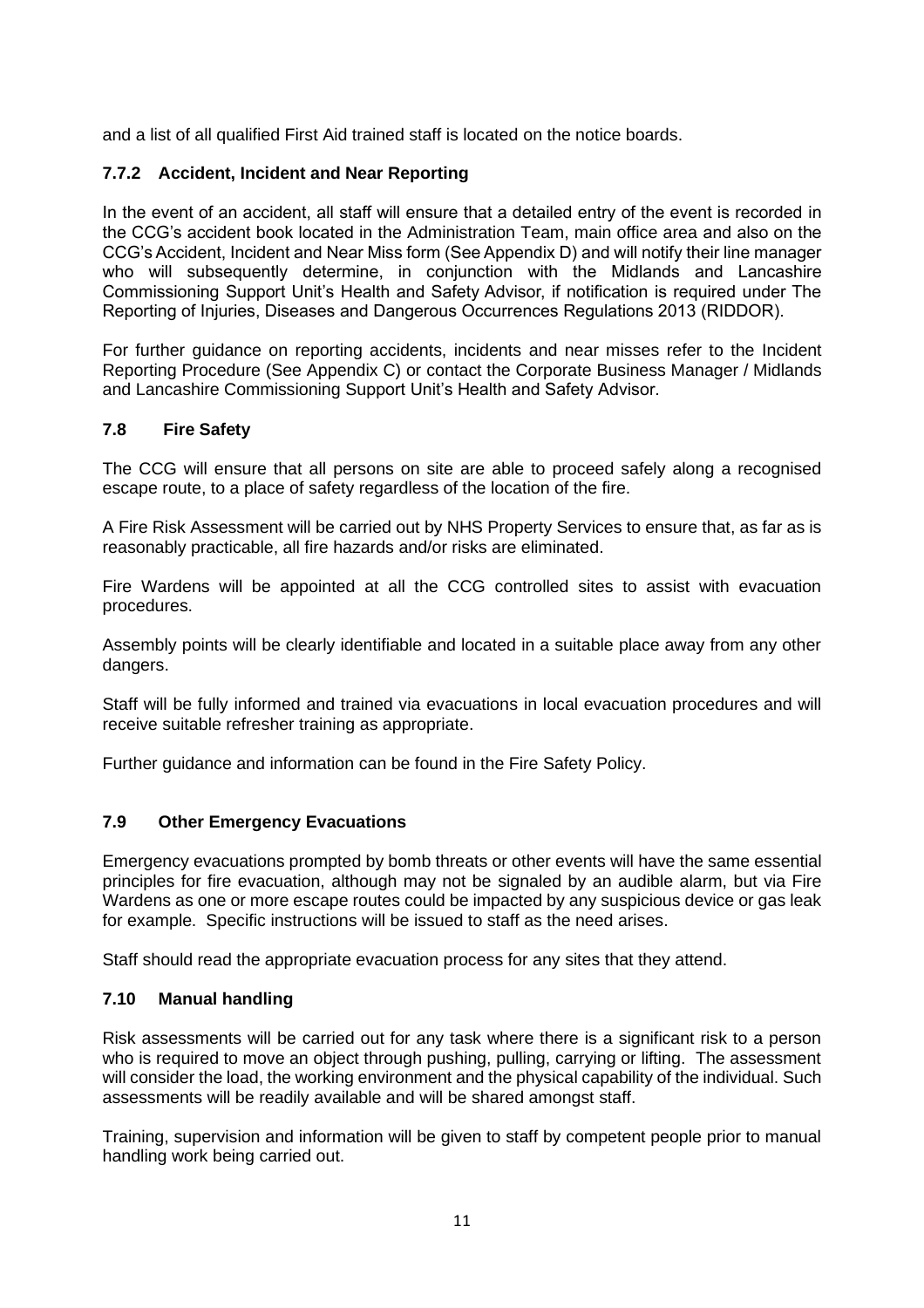#### **7.11 New and Expectant Mothers**

The CCG accepts its responsibilities as set out within the Management of Health and Safety at Work Regulations to protect new, expectant and breastfeeding mothers.

The CCG requires new and expectant mothers to provide a written notification of pregnancy as early as possible or that they have given birth in the last six months or are breastfeeding.

Line managers are responsible for completing a New and Expectant Mothers risk assessment to ensure that the employee and the unborn child are not exposed to any significant risk.

The CCG will ensure that there are suitable facilities provided for nursing mothers to rest, express and store milk.

#### **7.12 Driving Vehicles**

All employees who drive vehicles as part of their CCG duties are expected to be in possession of a full, valid and current driving license for the category of vehicle they are driving.

All vehicles, including employees own vehicles, should be kept in a roadworthy condition at all times and have a current, valid MOT certificate. All drivers should be adequately insured including 'business use'.

The CCG expects drivers to observe the Highway Code and all road traffic laws, and to drive with due consideration and courtesy to other drivers at all times.

Further guidance and information can be found in the Safe Driving at Work Procedure.

#### **7.13 Training**

Health and Safety training is a statutory requirement of legislation and therefore mandatory for all staff of the CCG. Provision will be made to ensure staff receive adequate information, instruction and training with respect to Health and Safety where appropriate.

All new permanent employees, and temporary workers must receive an Induction to include Health, Safety, Welfare, Fire and Security procedures and arrangements.

#### **7.14 Contractors**

Any Contractor commissioned to carry out services on behalf of the CCG where there is a possibility that their activities will cause harm to people, will be required to submit a copy of their Health and Safety documentation such as; Health and Safety Policy/Procedures, liability insurance, relevant risk assessments/method statements along with their tender, in order for the CCG to ensure the contract includes appropriate measures for Health and Safety.

All contractors that attend a CCG site to carry out work will be provided with information on local Health and Safety arrangements and will be issued with permits for work where applicable.

#### **8. Equality Analysis Assessment**

8.1 The CCG aims to design and implement procedural documents that meet the diverse needs of our service and workforce, ensuring that no one is placed at a disadvantage over others, in accordance with the Equality Act 2010.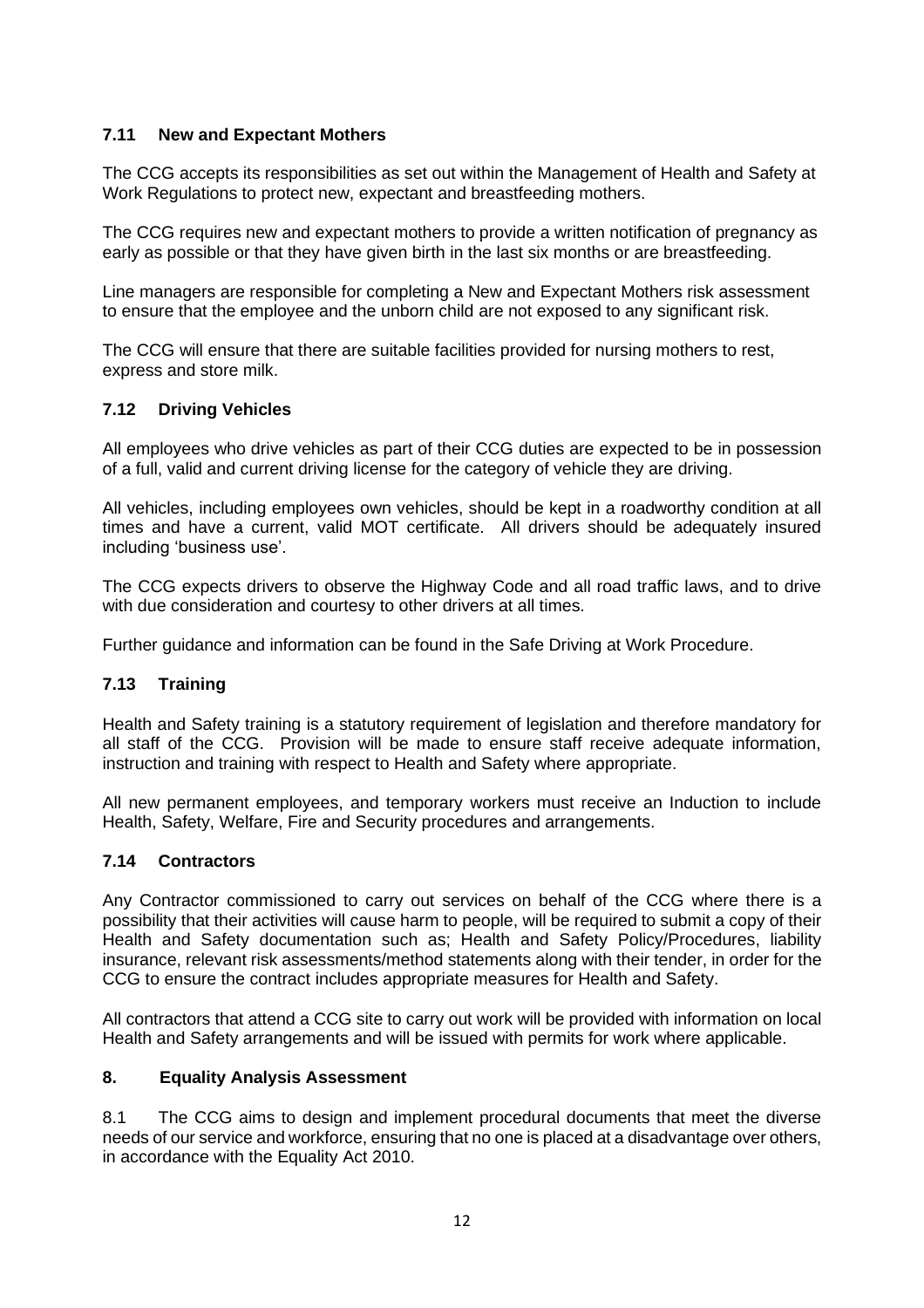8.2 The Equality Analysis Checklist initial screening, which was used to determine the potential impact this policy might have with respect to the individual protected characteristics, is incorporated at Appendix B.

8.3 The results from this initial screening indicate that this policy will not require a full Equality Analysis Assessment.

#### **9.0 References**

The Health and Safety at Work etc. Act 1974;

The Management of Health and Safety at Work Regulations 1999;

The Workplace (Health, Safety & Welfare) Regulations 1992;

Health and Safety (Display Screen Equipment) Regulations 1992 (as amended);

Manual Handling Operations Regulations 1992 (as amended);

Provision and Use of Work Equipment Regulations 1998;

The Reporting of Incidents, Diseases and Dangerous Occurrences Regulations 2013 (RIDDOR).

Control of Substances Hazardous to Health Regulations 2002 (COSHH);

Health and Safety (First Aid) Regulations 1981 (as amended);

The Regulatory Reform (Fire Safety) Order 2005;

Electricity at Work Regulations 1989;

Employers' Liability (Compulsory Insurance) Act 1969;

The Health and Safety (Miscellaneous Amendments) Regulations 2002;

The Health and Safety Information for Employees Regulations 1989;

The Safety Representatives and Safety Committees Regulations 1977 (as amended);

The Health and Safety (Consultation with Employees) Regulations 1996 (as amended); Disability Discrimination Act 1995;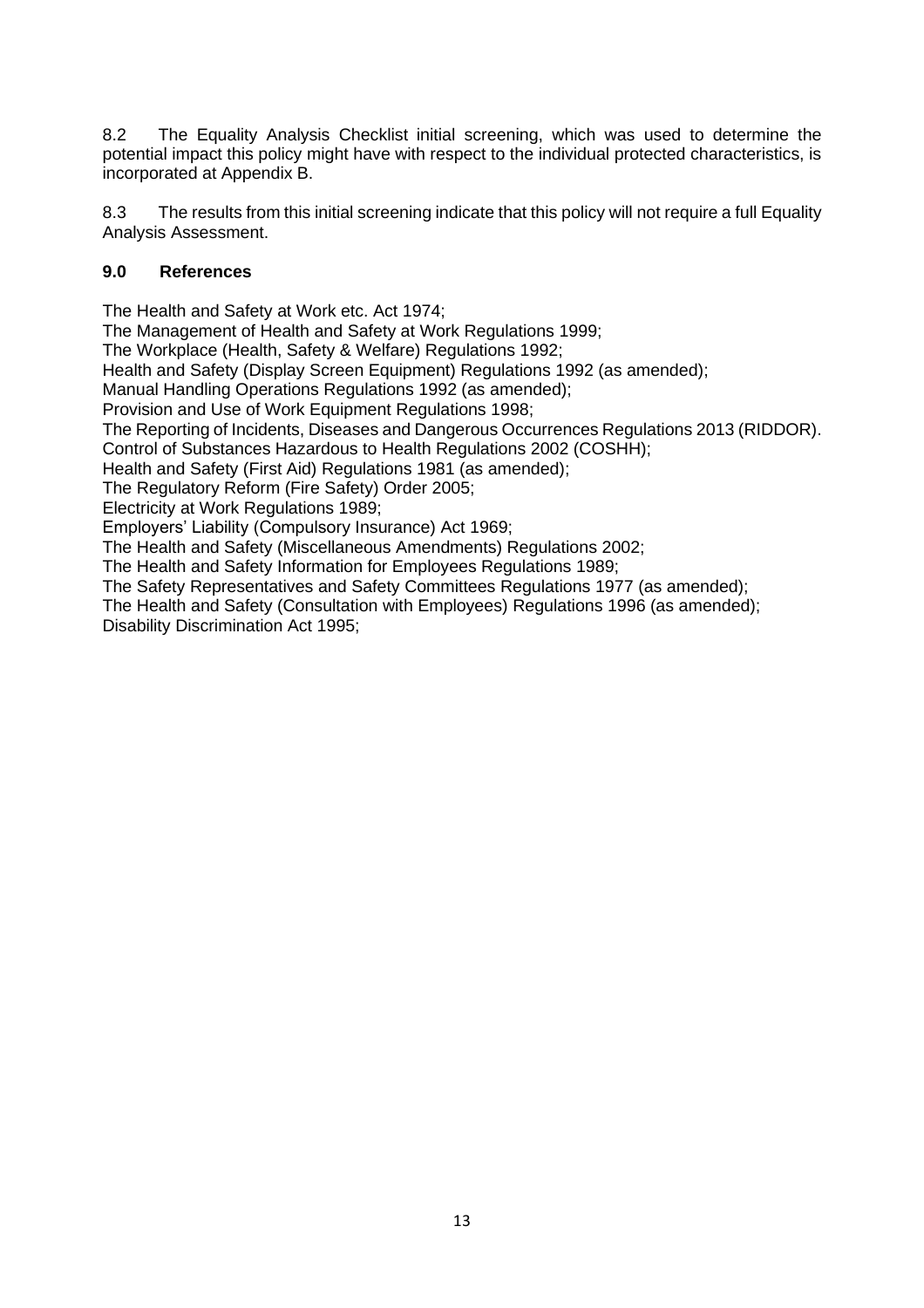#### **GENERAL STATEMENT OF HEALTH AND SAFETY POLICY**

#### **Philosophy**

NHS West Lancashire Clinical Commissioning Group (CCG) is committed to providing a safe and healthy working environment for all its employees and regards Health and Safety as a matter of the utmost importance. An effective policy enhances business performance, reduces injuries and ill health, protects the environment and reduces unnecessary losses and liability. It follows that minimising risk to employees, visitors, and property is inseparable from all other business objectives.

#### **General Statement of Policy**

The CCG, as an employer, is committed to ensuring the health, safety and welfare of its employees, so far as is reasonably practicable. We also fully accept our responsibility for other persons who may be affected by our activities and we will take steps to ensure that our statutory duties are met at all times. The Governing Body expects all staff, visitors, contractors and other employers who work at the CCG to share this commitment by complying with the CCG policies and procedures, and to understand that they too have legal and moral obligations to themselves and to one another.

We intend to ensure the Health and Safety of all persons who may be affected by our activities are maintained by ensuring that, in so far as is reasonably practicable:

- A safe working environment is provided, along with adequate welfare arrangements and facilities;
- Identifying hazards and conducting formal risk assessments when appropriate in order to minimise the risk for all activities undertaken by the CCG;
- All systems of work are safe and without unnecessary risks to Health and Safety;
- Providing, managing and maintaining plant and equipment so that it is, so far as reasonably practicable, safe and that risks to health are controlled;
- Ensuring that control measures and emergency procedures are: in place; effective; properly used; monitored and maintained;
- Provide suitable and sufficient information, instruction, training and supervision at all levels necessary to ensure that staff are competent to undertake their work activities;
- Consulting with and involving our staff in matters relating to their own Health and Safety;
- Keeping up to date with best practice in relation to Health and Safety and complying with all relevant legislation and authoritative guidance.
- Contractors & Providers undertaking work on behalf of the CCG, are competent to do so;

The CCG will undertake to continually review and develop our safety management systems, with the overarching aim of conducting our activities in a manner which does not affect the Health and Safety of any staff, contractors, visitors or members of the public.

I and the other members of the governing body are committed to this Policy and to the implementation and maintenance of the highest standards of health, safety and welfare within the CCG. We expect every member of the CCG to share this commitment and to work together to achieve it.

#### **Signature of Accountable Officer**

| <b>Printed Name:</b> | Date: |
|----------------------|-------|
|----------------------|-------|

**Signature of CSU H&S Representative**

**Printed Name:** Date: **Date:** Date: **Date:** Date: **Date:** Date: **Date:** Date: **Date: Date: Date: Date: Date: Date: Date: Date: Date: Date: Date: Date: Date: Date: Date: Date: Date: Date:**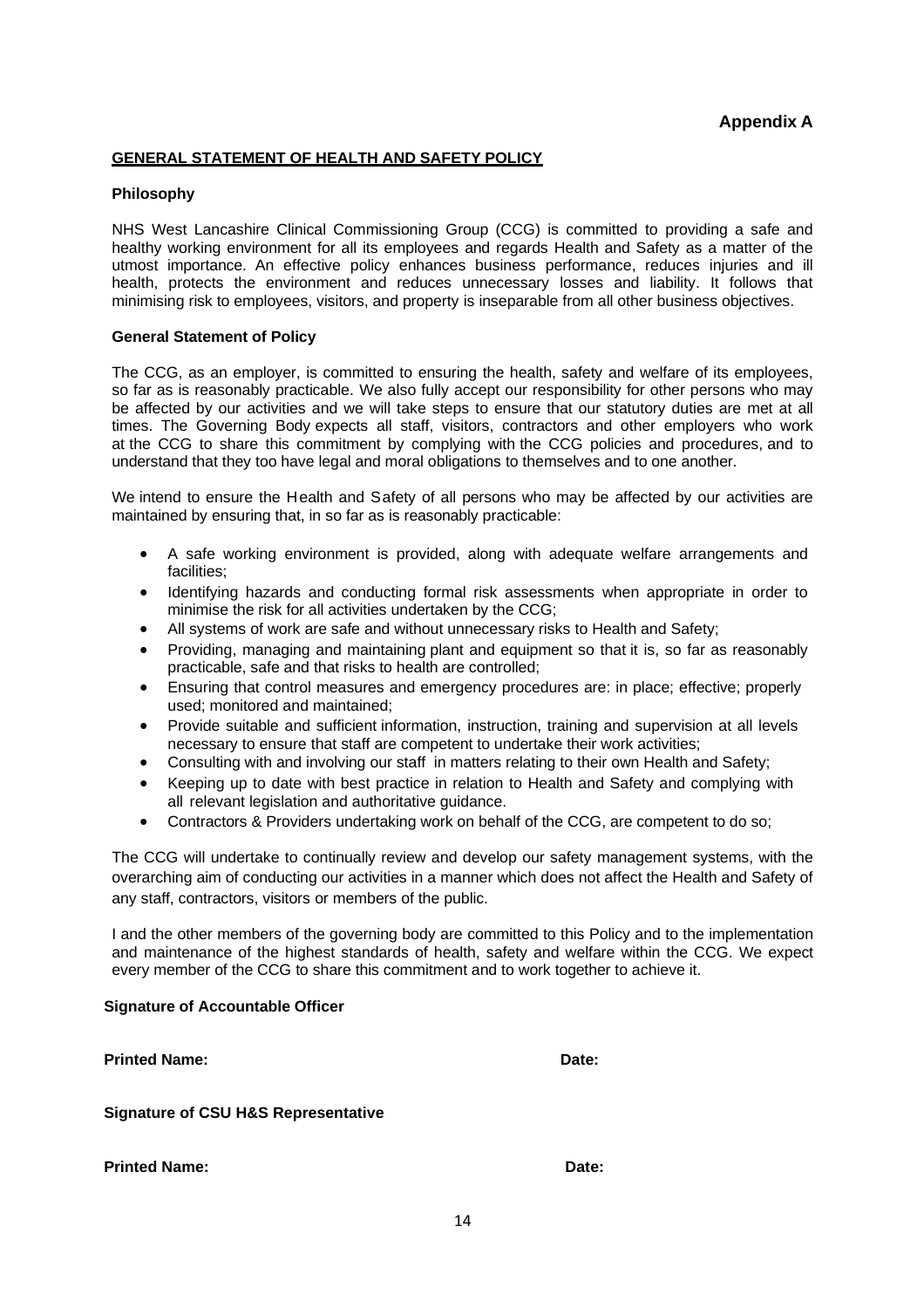# **Appendix B**

# **Equality Analysis Checklist**

| <b>Equality Analysis Checklist</b>                                                                                                                                                                                                                                                                                                                                                                                                                      |                                                                                                                                           |  | <b>NO</b> |  |
|---------------------------------------------------------------------------------------------------------------------------------------------------------------------------------------------------------------------------------------------------------------------------------------------------------------------------------------------------------------------------------------------------------------------------------------------------------|-------------------------------------------------------------------------------------------------------------------------------------------|--|-----------|--|
| Does the 'Activity' being considered for equality analysis affect<br>service users, employees or the wider community and therefore<br>potentially be highly significant in terms of equality?<br>(Relevance will depend not only on the number of those affected<br>but also by the significance of the effect on them)                                                                                                                                 |                                                                                                                                           |  | X         |  |
| Is it a major 'Activity' with significant implications for equality?<br>E.g. a strategy, commissioning large scale programmes, care<br>pathway re-design, building development etc.                                                                                                                                                                                                                                                                     |                                                                                                                                           |  | X         |  |
| Has previous engagement highlighted important inequalities for<br>protected groups?                                                                                                                                                                                                                                                                                                                                                                     |                                                                                                                                           |  | X         |  |
| Does or could the 'Activity' affect different protected groups<br>differently?                                                                                                                                                                                                                                                                                                                                                                          |                                                                                                                                           |  | X         |  |
| Does the 'Activity 'relate to a known area of inequalities?<br>E.g. access issues for disabled people, services for vulnerable<br>people.                                                                                                                                                                                                                                                                                                               |                                                                                                                                           |  | X         |  |
| If you have answered yes to any of the questions above you need to complete an<br><b>Equality Analysis.</b><br>Focus attention on those aspects most relevant to equality. Which protected groups<br>is it most relevant to?                                                                                                                                                                                                                            |                                                                                                                                           |  |           |  |
| If you answered no to all of the questions above then you don't need to undertake an<br><b>Equality Analysis.</b><br>*When you decide an 'Activity' is not relevant to equality and therefore does not<br>require an Equality Analysis it is important to document the decision and reason for<br>the decision. This ensures that you have not overlooked potential issues relevant to<br>equality which could leave you vulnerable to legal challenge. |                                                                                                                                           |  |           |  |
| Decision: No requirement for a full<br><b>Equality Analysis Assessment</b>                                                                                                                                                                                                                                                                                                                                                                              | Reason:<br>of<br>relevance<br>The<br>degree<br>to<br>individual equality strands will not require a<br>full Equality Analysis Assessment. |  |           |  |
| Date: 14 <sup>th</sup> June 2016<br>Name: (M&LCSU Health and Safety<br>Department)                                                                                                                                                                                                                                                                                                                                                                      |                                                                                                                                           |  |           |  |